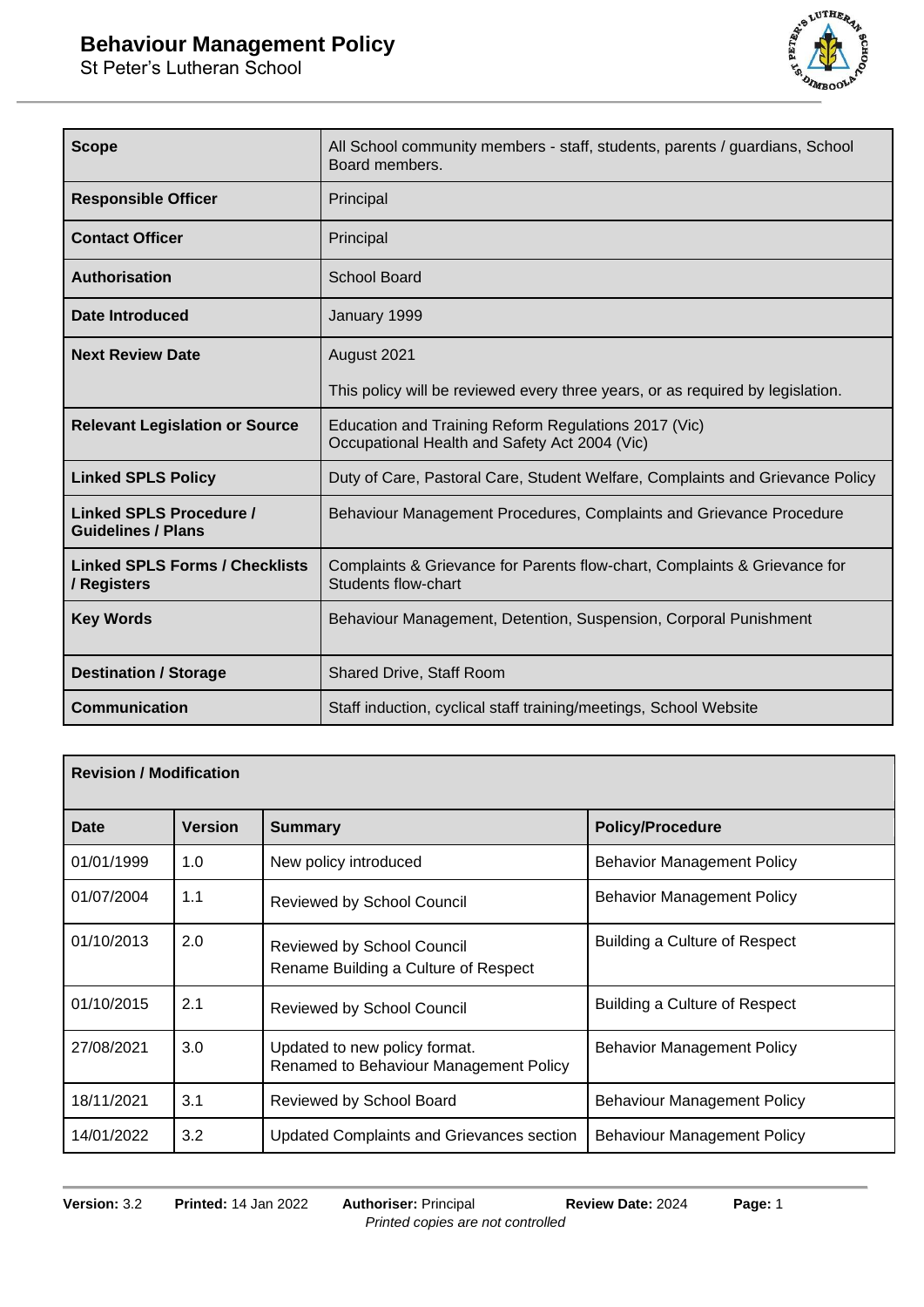

### **POLICY STATEMENT 1. PURPOSE**

Through an emphasis on student welfare and positive attitudes and behaviour in relationships, St Peter's Lutheran aims to promote the emotional, social and spiritual development of the student as an individual within the community.

The aims of this school's Behaviour Management policy are:

- to assist students to develop their own inner, self-motivated discipline. This will enable them to become lifelong learners with the skills to understand themselves and others and to change the way they live, behave and relate.
- to serve the central purpose of the school education by providing an orderly environment where everyone can be happy and safe and learn effectively.

### **2. PRINCIPLES**

### **2.1 General Principles**

At St Peter's Lutheran we are committed to the following values in relation to the management of student behaviour:

### **2.1.1 Pastoral Care**

We strive to show care and support equally to every student and parent regardless of their personal beliefs, abilities, behaviour or circumstances. This derives from our belief that, because God loves us regardless of who we are or what we do, we should love others. This commitment is the basis of our Student Welfare and Behaviour Management policies and programs. It also underpins our Pastoral Care programs for parents.

### **2.1.2 Celebration**

We provide many opportunities for students to experience the joy of life, learning and relationships. Because we are thankful for the wonderful gifts God has given us, we frequently have special times of celebration, both formal and informal. These occasions affirm our vision and values and enhance our sense of community.

### **2.1.3 Christian Values**

In the lives of students and staff we value and promote the qualities of forgiveness, reconciliation, humility and self-sacrifice. Jesus Christ modelled these qualities in his life and death. The "good news" of the gospel of Jesus is the means and motivation for inviting, encouraging and developing healthy relationships within the school community. In particular, we emphasise the need to create peace by repairing harm.

### **2.1.4 Partnership with Parents**

We consistently involve parents when student welfare or behaviour management issues arise because students benefit most when there is a strong partnership between the school and the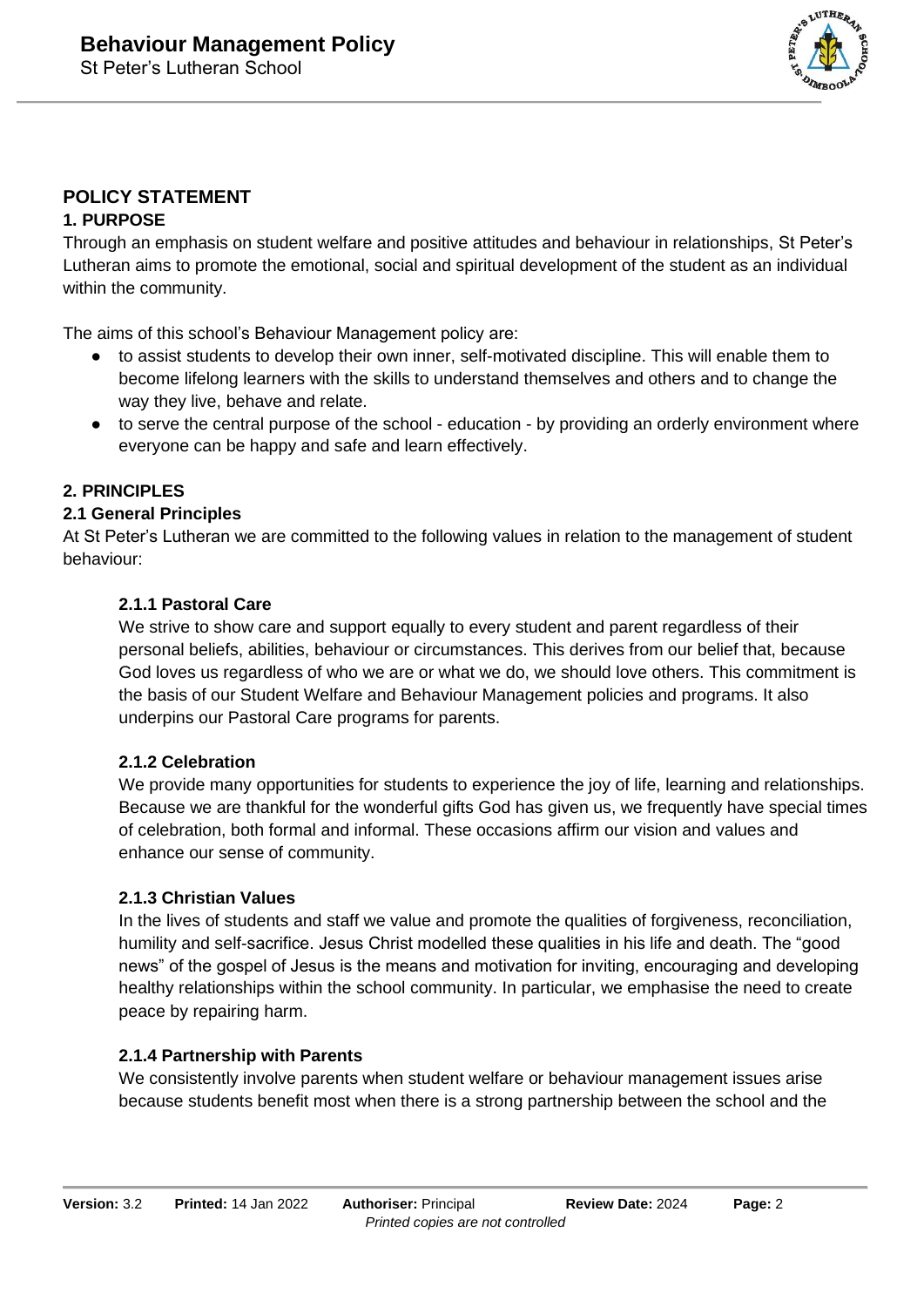

families of students. Behavioural change is most likely where parents and the school have shared expectations.

### **2.1.5 Relationships with Staff and Students**

We provide many opportunities for formal and informal social interactions among staff and students. We want students to enjoy school, to develop friendships and thus to grow in self-esteem and self-discipline. Positive relationships with peers and adults are a key to healthy social and emotional development.

### **2.1.6 Specialised Personnel**

We involve specialised, qualified personnel in coordinating welfare and behaviour management programs. At a whole school level, our Principal coordinates Pastoral Care activities. The Pastoral Care Teachers are responsible for Behavior Management in their areas, assisted by teachers. Support is provided by Chaplains, Counsellors and Pastors of surrounding congregations.

### **2.1.7 Prevention is better than cure**

We provide a number of programs to assist students to develop personal character and positive behaviours. These include parenting programs and student group therapy activities. We are also implementing the Developmental Assets, a systematic program for building capacity in students.

### **2.1.8 High Standards of Behavioure**

We present and uphold high expectations of behaviour for staff and students based on Christian values derived from the Bible and the normal rules of conduct required for an orderly society. These expectations are clearly communicated to all members of the community.

### **2.1.9 A Productive Learning Environment**

We are committed to creating a secure, success-oriented, empowering learning environment. We insist that students have the right to learn and teachers the right to teach: both parties should treat each other with care, dignity and respect. We aim to ensure that all students have the opportunity to be happy and successful - to be able to participate, to be heard and to work harmoniously with others.

### **2.1.10 An Effective Behaviour Management Process**

We apply **clear and fair procedures** to managing student behaviour, recognising that individuals are imperfect, even in a Christ-centred community. Behaviour is managed in a loving and caring environment that promotes faith, hope, justice and reconciliation. A consistent philosophy of behaviour management underpins procedures P-12, but specific rules and guidelines are determined for students of different ages with regard to their different developmental needs.

### **2.1.11 Application of Consequences**

We consistently reinforce positive behaviour and strive to ensure that consequences for inappropriate behaviour are fairly administered and follow due process. Consequences are applied in an attempt to support behavioural change and enhanced relationships. **Corporal punishment is not permitted to be used in Lutheran schools; indeed, any physical interaction between teacher and student when implementing disciplinary measures is unacceptable.**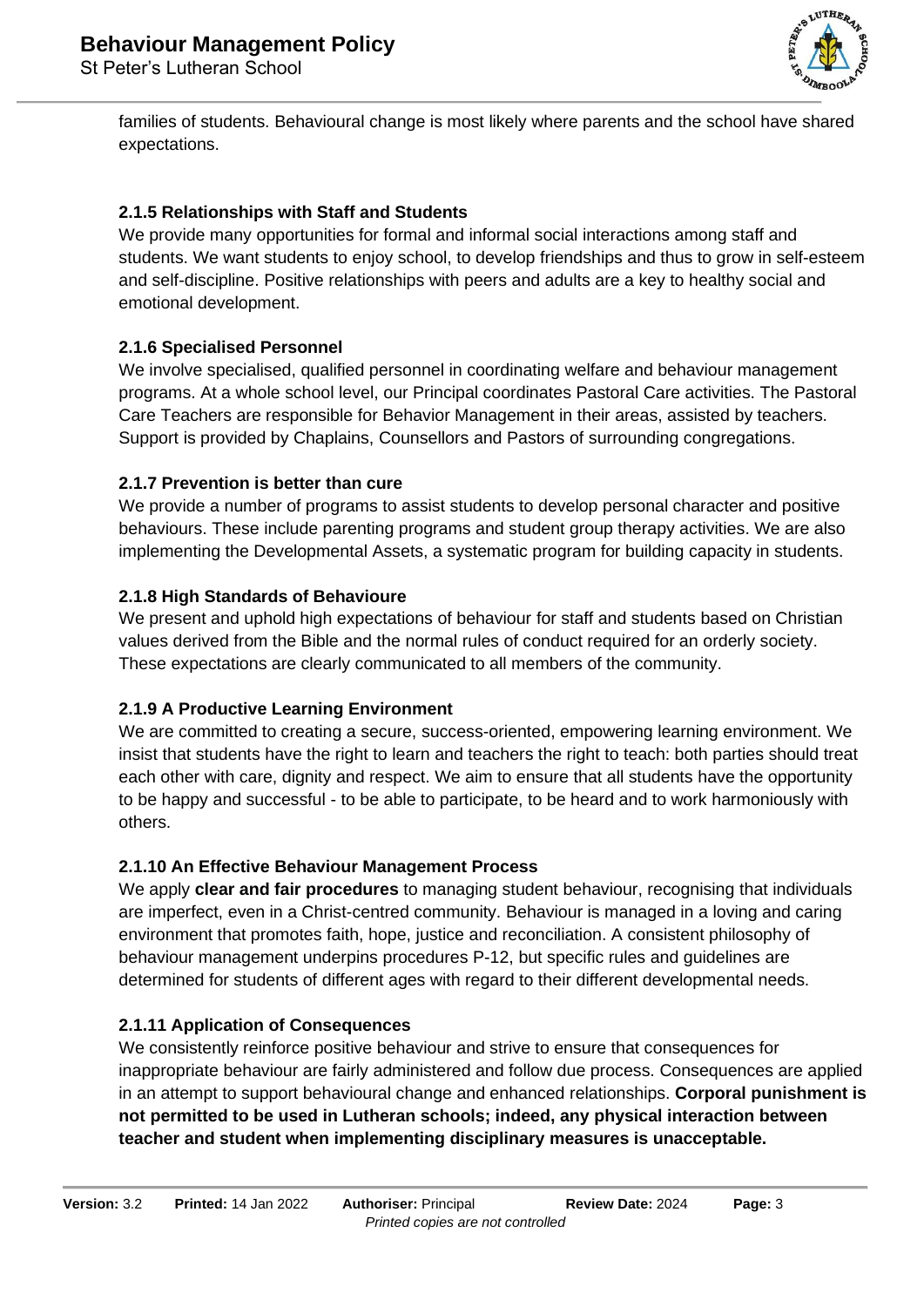

Suspension, which is the process of excluding a student from the standard instruction or educational opportunities being provided to other students at the school for part of a day, a full day or multiple days, may occur as a part of the consequences.

A student who chooses to engage in behavior which places the community at risk, or wilfully rejects advice and opportunities to change unacceptable behavior, may forfeit his or her right to be part of the community.

### **2.1.12 Everyone is Someone**

We ensure that each student at St Peter's Lutheran has at least one staff member who knows them well, cares for their welfare and monitors their learning needs. This person is the first staff member who should be contacted by the parent if there is a question or concern relating to their child. At St Peter's Lutheran, each child is a person, not a number.

### **2.1.13 Communication**

When everyone clearly understands the processes and expectations in managing behaviour, it can reduce anxiety and uncertainty for all parties. All our policies and procedures are communicated regularly to students, staff and families via:

- School Diary (students)
- Poster Displays (in classrooms)
- Staff Handbook (staff)
- School Website (parents)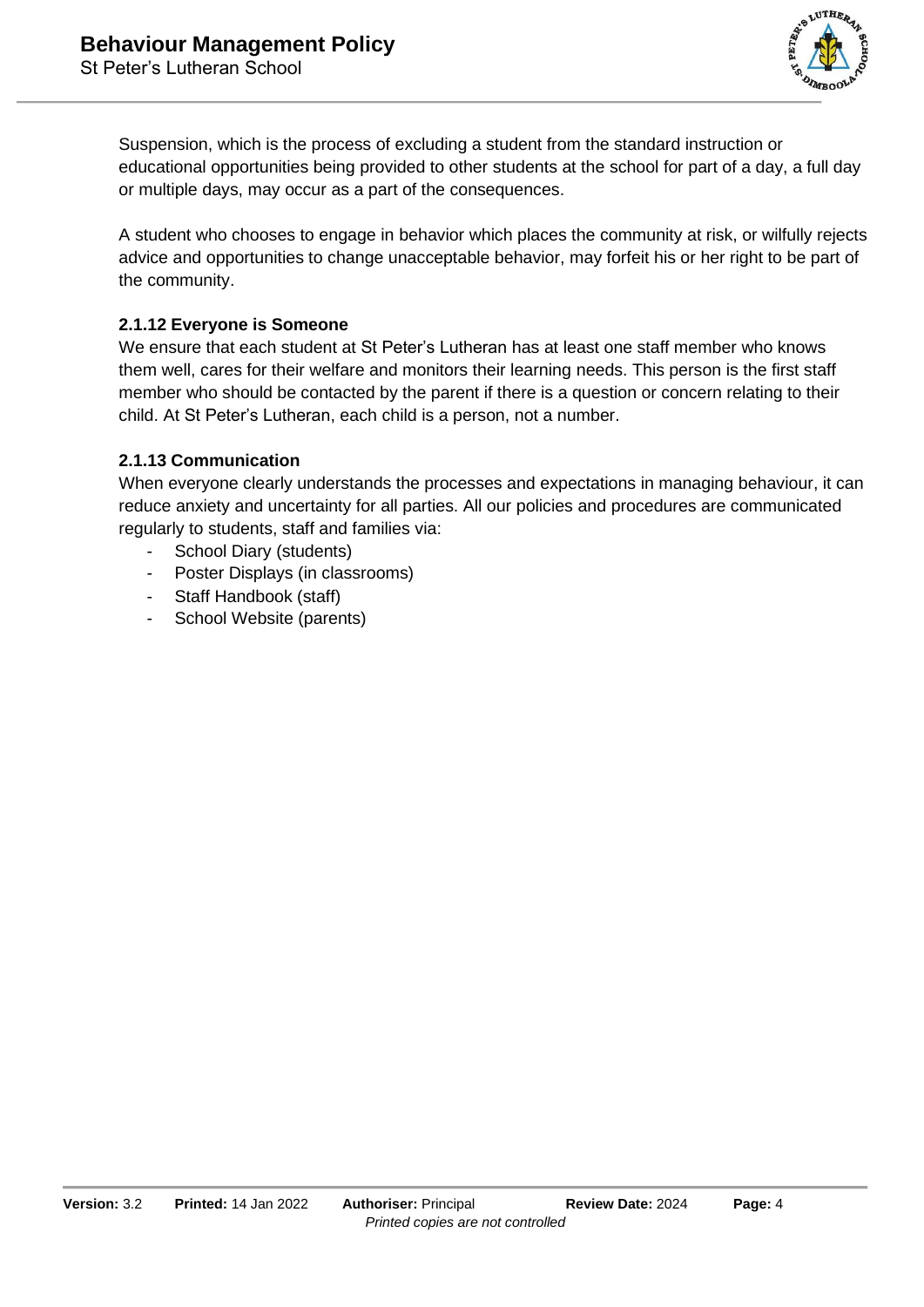

### **2.2 Theological Basis**

| <b>Lutheran Theological</b><br><b>Principle</b>                                                                                                                                                                                                                                                                                                                                                                            | <b>Scripture Reference</b>                                                                                                                                                                                                                                                                                                                                                                                                                                                                                                                                                                                | <b>Implication for Student Welfare/ Behaviour Management</b>                                                                                                                                                                                                                                                                                                                                                                                                                                                                                                                                                                                                                                                                                                                                                                                                                                                                                                                                                                                                                                                                                                                                                                                                                                                                                                                                                                                                                                                                                                                                                                                        |  |  |
|----------------------------------------------------------------------------------------------------------------------------------------------------------------------------------------------------------------------------------------------------------------------------------------------------------------------------------------------------------------------------------------------------------------------------|-----------------------------------------------------------------------------------------------------------------------------------------------------------------------------------------------------------------------------------------------------------------------------------------------------------------------------------------------------------------------------------------------------------------------------------------------------------------------------------------------------------------------------------------------------------------------------------------------------------|-----------------------------------------------------------------------------------------------------------------------------------------------------------------------------------------------------------------------------------------------------------------------------------------------------------------------------------------------------------------------------------------------------------------------------------------------------------------------------------------------------------------------------------------------------------------------------------------------------------------------------------------------------------------------------------------------------------------------------------------------------------------------------------------------------------------------------------------------------------------------------------------------------------------------------------------------------------------------------------------------------------------------------------------------------------------------------------------------------------------------------------------------------------------------------------------------------------------------------------------------------------------------------------------------------------------------------------------------------------------------------------------------------------------------------------------------------------------------------------------------------------------------------------------------------------------------------------------------------------------------------------------------------|--|--|
| Justification by<br>1.<br>Faith.<br>God accepts the sinner<br>by grace, on account of<br>Christ, through faith. We<br>cannot be saved by our<br>own "good works".                                                                                                                                                                                                                                                          | Romans 3:21-26 (" Where,<br>then, is boasting? It is<br>excludedFor we maintain<br>that a man is justified by faith<br>apart from observing the<br>law")2 Cor 5:17-19                                                                                                                                                                                                                                                                                                                                                                                                                                     | ❏<br>All children, staff and parents in the school community should see themselves<br>as equal in God's sight in their need for a saviour.<br>⊔<br>Christians and those who obey school and civil rules should not feel superior<br>to others because "there but for the grace of God go I."<br>❏<br>Obeying school or civil rules does not make you a Christian, nor does<br>doing.                                                                                                                                                                                                                                                                                                                                                                                                                                                                                                                                                                                                                                                                                                                                                                                                                                                                                                                                                                                                                                                                                                                                                                                                                                                                |  |  |
| The Theology of<br>2.<br>the Cross.<br>God's glory is revealed in<br>suffering, love and<br>hiddenness, not in power,<br>success and visible<br>signs.                                                                                                                                                                                                                                                                     | Matt 20:25-28 ("Whoever<br>wants to become great among<br>you must be your servant"))<br>Phil 2:5-11 ( Your attitude<br>should be the same as that of<br>Christ Jesushe humbled<br>himself and became obedient<br>to deathTherefore God<br>exalted him to the highest<br>placeto the glory of God the<br>Father")<br>Col 3:12-17 "Clothe yourselves<br>with compassion, kindness,<br>humility, gentleness and<br>patience. Bear with each other<br>and forgive whatever<br>grievances you may have<br>against each other. Forgive as<br>the Lord forgave you. And over<br>all these virtues put on love." | ⊔<br>Staff and parents should not "lord it" over students – being very careful in their<br>exercise of <b>power.</b><br>❏<br>Staff should have an attitude of service to each other and to parents/students.<br>This "taking up of the cross" may be difficult, stressful, and lacking in<br>noticeable rewards.<br>❏<br>Students also should be encouraged to have an attitude of service to each<br>other, the staff and to those in the wider community.<br>⊔<br>Pedagogy should be grounded in relationship and marked by participation<br>and cooperation. Classroom climate should NOT be marked by domination,<br>passivity and competition.<br>⊔<br>Staff should be <b>loving</b> , compassionate, ready to forgive and to resolve<br>conflict. When a matter has been dealt with, staff do not hold students' wrongs<br>against them.<br>❏<br>These attitudes should also be fostered in students.<br>❏<br>There should be a development in the school of an awareness of suffering<br>within the school.                                                                                                                                                                                                                                                                                                                                                                                                                                                                                                                                                                                                                                  |  |  |
| 3.<br>The Law/Gospel<br>Distinction.<br>God operates in the world<br>through both Law and<br>Gospel. Through the Law<br>God maintains and<br>preserves the world,<br>exposing sin. It is positive<br>because, even though it<br>cannot save us, it<br>preserves society in good<br>order and also shows us<br>the need for a Saviour.<br>Through the Gospel God<br>reveals salvation &<br>declares forgiveness of<br>sins. | Rom 13:1-5 "Everyone must<br>submit himself to the governing<br>authorities for there is no<br>authority except that which<br>God has established"<br>Eph 2:8-10: "For it is by grace<br>you have been saved, through<br>faith and this not from<br>yourselves, it is the gift of God<br>- not by works, so that no one<br>can boast. For we are God's<br>workmanship, created in Christ<br>Jesus to do good works, which<br>God prepared in advance for<br>us to do."                                                                                                                                    | $\Box$<br>God gives <b>authority</b> to leaders (school, state, church) to maintain order.<br>❏<br>The school should educate students about and uphold the Law (school civil,<br>moral) which governs the maintenance of good order and behaviour.<br>❏<br>The school should fairly apply consequences, restraints, punishment etc. to<br>maintain order and restore relationships.<br>❏<br>The Law is useful in reminding us of our need for a Saviour. Thus there are<br>times when students should be encouraged to confess and seek absolution<br>from God – but not all laws have a theological or spiritual basis. Common<br>sense is needed here.<br>⊔<br>For major behavioral lapses (especially involving Christians) the ideal<br><b>process</b> is: identification and acknowledgement of sin, contrition, forgiveness<br>proclaimed and reconciliation with others achieved. Person responds with<br>repentance, faith.<br>⊔<br>God should not be seen as the ultimate disciplinarian to be feared and avoided<br>e.g. "God is watching you!" Primarily God should be conveyed to students as<br>one who loves, accepts and forgives.<br>⊔<br>Students who have failed should be given the opportunity to be reconciled to<br>those they have hurt and be restored into community life.<br>⊔<br>Christ has, through his death on the cross, given Christians the power to<br>change their way of living. We can expect that Christian staff and students will<br>freely, out of love for Christ and through his grace show obedience to the Law<br>and produce good works. We should model the behaviors we expect students<br>to show. |  |  |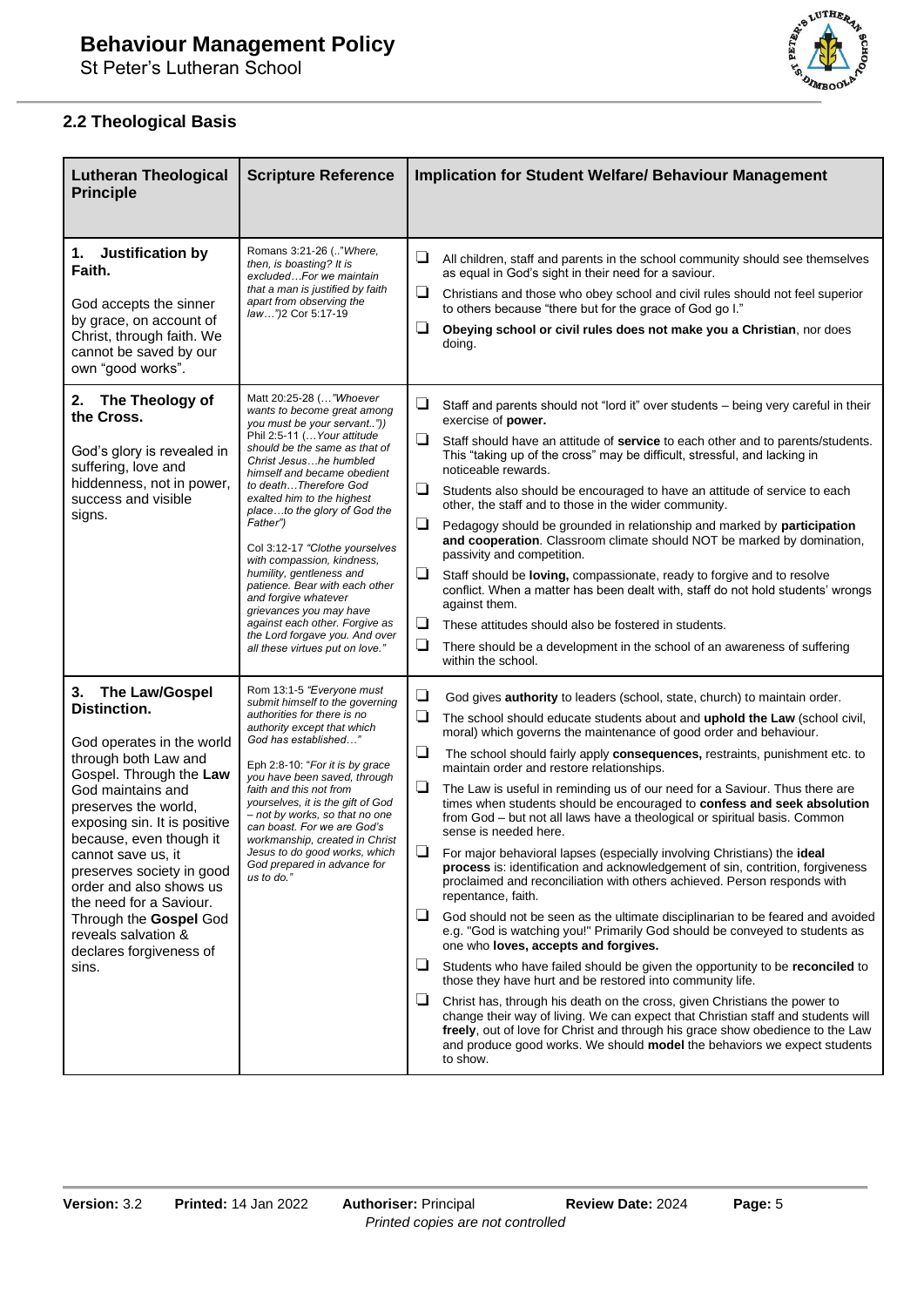### **3. IMPLEMENTATION**

# **3.1 Staff Responsibilities**

| <b>Role</b>                                           | <b>Responsibilities</b>                                                                                                                                                                                                                                                                                                                                                                                                                                                                                                                                                                                                                                                                                                                                                                                                                                                                                                                                                                                                                      |  |  |
|-------------------------------------------------------|----------------------------------------------------------------------------------------------------------------------------------------------------------------------------------------------------------------------------------------------------------------------------------------------------------------------------------------------------------------------------------------------------------------------------------------------------------------------------------------------------------------------------------------------------------------------------------------------------------------------------------------------------------------------------------------------------------------------------------------------------------------------------------------------------------------------------------------------------------------------------------------------------------------------------------------------------------------------------------------------------------------------------------------------|--|--|
| Classroom /<br><b>Subject Teacher</b>                 | Minor classroom behaviours e.g. talking, passing notes, calling out, failure to submit<br>$\Box$<br>homework or assignments.<br>Minor, incidental, class related conflict between students.<br>⊔<br>Uniform infringements<br>⊔<br>Keeping classroom spaces tidy<br>$\Box$                                                                                                                                                                                                                                                                                                                                                                                                                                                                                                                                                                                                                                                                                                                                                                    |  |  |
| Classroom /<br><b>Pastoral Care</b><br><b>Teacher</b> | Care of the "whole" child by:<br>⊔<br>- Gaining information regularly from subject teachers<br>- Keeping tabs on student's overall academic progress<br>Gaining information about student's co-curricular<br>Activities<br>Knowing about student's health<br>Knowing about student's personal/family problems<br>- Talking with, listening to, guiding, helping students with above<br>- Advising senior staff of major problems<br>Student lateness and absences<br>ப<br>Student uniform<br>$\Box$<br>Student use of the diary<br>⊔<br>Conflict resolution involving students<br>❏<br>Helping to coordinate these needs through discussion with parents, referral to<br>$\Box$<br>specialists, putting in place management plans (e.g. behavioural reports) and<br>individual educational plans (IEPs).<br>Teachers' referral point for mid-level behavioural infringements (e.g. persistent<br>❏<br>classroom behaviours).                                                                                                                 |  |  |
| <b>Deputy Principal /</b><br><b>Principal</b>         | Assists classroom and pastoral care teachers with care/management of students with<br>⊔<br>special behavioral, social or academic needs by:<br>- working with teachers to identify students with special needs - including<br>those who would normally escape attention (e.g. those failing a number of<br>subjects or failing to submit assignments regularly, or significantly<br>underachieving)<br>Implementing Restorative Practices to resolve higher-level bullying or conflict<br>⊔<br>situations.<br>Oversees Behaviour Management Policy and procedures on their campuses.<br>Deals with major disciplinary events<br>❏<br>Case manages most difficult students<br>Makes recommendations about action to be taken in severe disciplinary events<br>⊔<br>Makes decisions about suspensions and exclusions.<br>❏<br>Manages disciplinary situations with significant legal ramifications.<br>$\Box$<br>Approves major policy changes.<br>❏<br>Makes decisions about personnel involved in Behaviour Management and their roles.<br>❏ |  |  |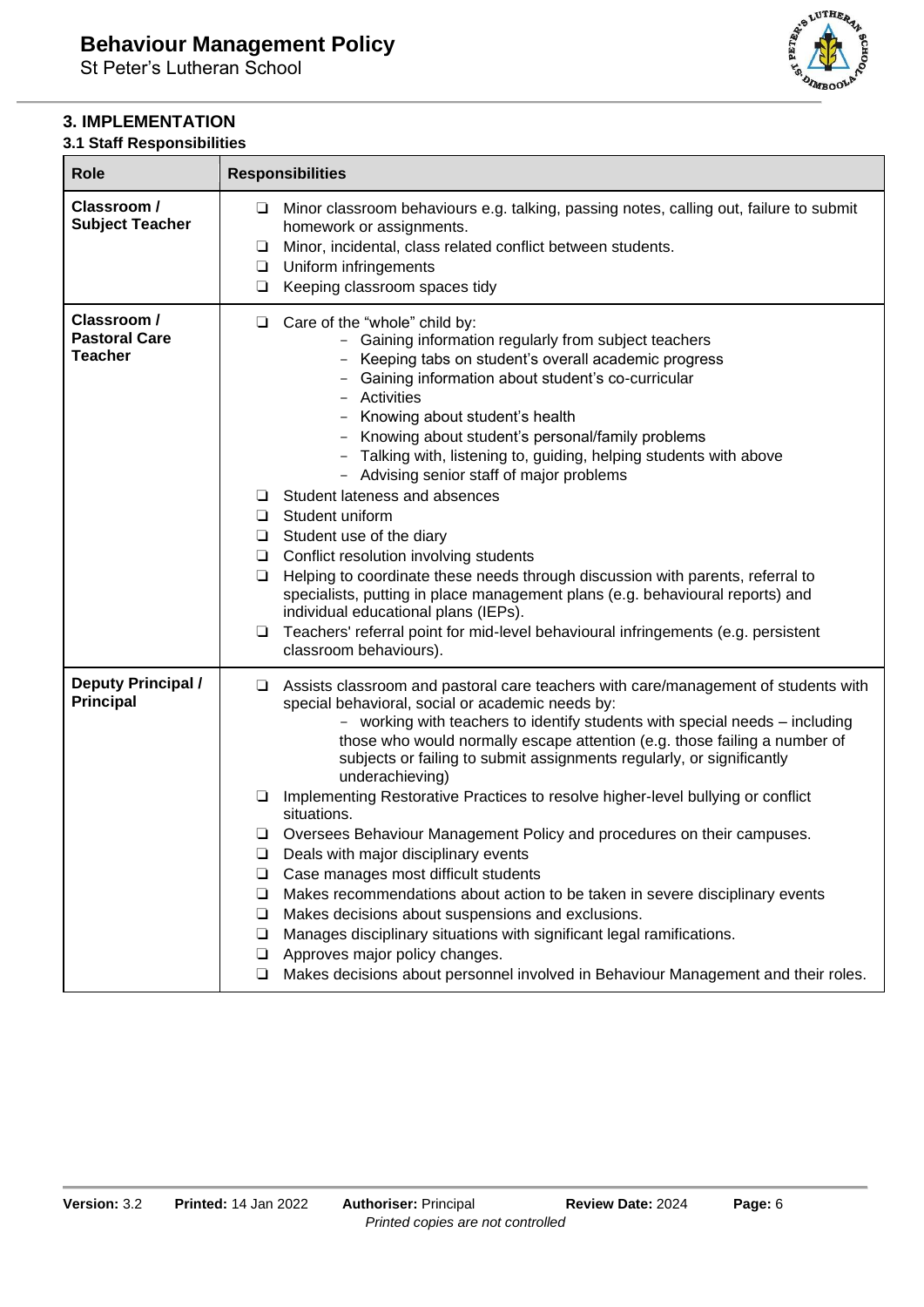

### **3.2 Expectations of Staff**

The following are expectations of St Peter's Lutheran staff members when they are relating to or managing students.

| <b>Category</b>       | <b>Appropriate Strategies</b>                                                                                                                                                                                                                                                                                                                                                                                                                                                                                                                                                                                                                                                                                                                                                                                                                                                                                                                                                                                                                       | <b>Inappropriate Strategies / Behaviors</b>                                                                                                                                                                                                                                                                                                                                                                                                                                                                                                                                                                |
|-----------------------|-----------------------------------------------------------------------------------------------------------------------------------------------------------------------------------------------------------------------------------------------------------------------------------------------------------------------------------------------------------------------------------------------------------------------------------------------------------------------------------------------------------------------------------------------------------------------------------------------------------------------------------------------------------------------------------------------------------------------------------------------------------------------------------------------------------------------------------------------------------------------------------------------------------------------------------------------------------------------------------------------------------------------------------------------------|------------------------------------------------------------------------------------------------------------------------------------------------------------------------------------------------------------------------------------------------------------------------------------------------------------------------------------------------------------------------------------------------------------------------------------------------------------------------------------------------------------------------------------------------------------------------------------------------------------|
| <b>Rules</b>          | Approach all disciplines from the<br>❏<br>perspective of joint rights, rules and<br>responsibilities. Develop these, and<br>consequences, with students in a class<br>meeting.<br>Establishing clear, reasonable and reliable<br>$\Box$<br>class/out-of-class routines.                                                                                                                                                                                                                                                                                                                                                                                                                                                                                                                                                                                                                                                                                                                                                                             | Demanding compliance to teacher's rules<br>❏<br>("I must have it", "I must win").<br>Hoping that goodwill and friendliness will<br>❏<br>be enough for compliance.<br>Haphazard attention to maintenance of<br>❏<br>routines.                                                                                                                                                                                                                                                                                                                                                                               |
| <b>Respect</b>        | When engaged in corrective discipline, act<br>❏<br>in such a way as to intentionally minimise<br>embarrassment, undue confrontation and<br>hostility.<br>Respectful conflict resolution involves one<br>$\Box$<br>person asserting their rights without<br>trampling on the other party's rights.<br>Wherever possible, speak with the student<br>$\Box$<br>about behaviour privately, outside the<br>class.<br>Listen to the student's point of view. "Seek<br>$\Box$<br>first to understand, then to be<br>understood".<br>Express disapproval of the student's<br>❏<br>behavior, rather than the student<br>him/herself. Not "you are lazy", but "you<br>have not done any homework this term."<br>Avoid speaking disparagingly of students<br>$\Box$<br>even in the staff room. Think "What if<br>his/her parent were present?".<br>Don't be afraid to apologise to students or<br>$\Box$<br>parents if you have made a mistake or<br>behaved inappropriately.<br>Refer students/parents with complaints to<br>$\Box$<br>appropriate personnel. | Sarcasm, put downs, caustic language,<br>❏<br>snide remarks, yelling, screaming,<br>destroying students' work.<br>Corporal punishment. Using physical<br>$\Box$<br>aggression of any kind - hitting, pushing,<br>throwing items at students etc.<br>Calling students names such as "lazy",<br>$\Box$<br>"stupid", "rude".<br>Letting the student decide the agenda in a<br>❏<br>discipline transaction.<br>Speaking to a student or parent negatively<br>□<br>about another student, group or class.<br>Allowing negative discussion about staff or<br>$\Box$<br>other students, this tacitly approves it. |
| <b>Responsibility</b> | Promote the use of appropriate choices in<br>❏<br>disciplining students.<br>Seek to get the student to examine his/her<br>⊔<br>behavior and act responsibly.<br>Move into a "solutions" focus so the onus<br>⊔<br>is on the student to choose the better<br>option or wear the consequences.<br>Discuss one-on-one with students in a<br>⊔<br>visible area, use a personal reflection<br>sheet.<br>Model standards expected of students<br>⊔<br>e.g. punctuality, dress, language.                                                                                                                                                                                                                                                                                                                                                                                                                                                                                                                                                                  | Threatening, telling, rather than giving<br>⊔<br>choices.<br>Punishing a whole group or class for<br>❏<br>actions of one or a few.<br>Responding to irrelevant secondary<br>❏<br>behaviors of students (e.g. student saying<br>"He was talking too").<br>Teacher failing to model standards<br>⊔<br>expected of students e.g. punctuality,<br>dress, language.                                                                                                                                                                                                                                             |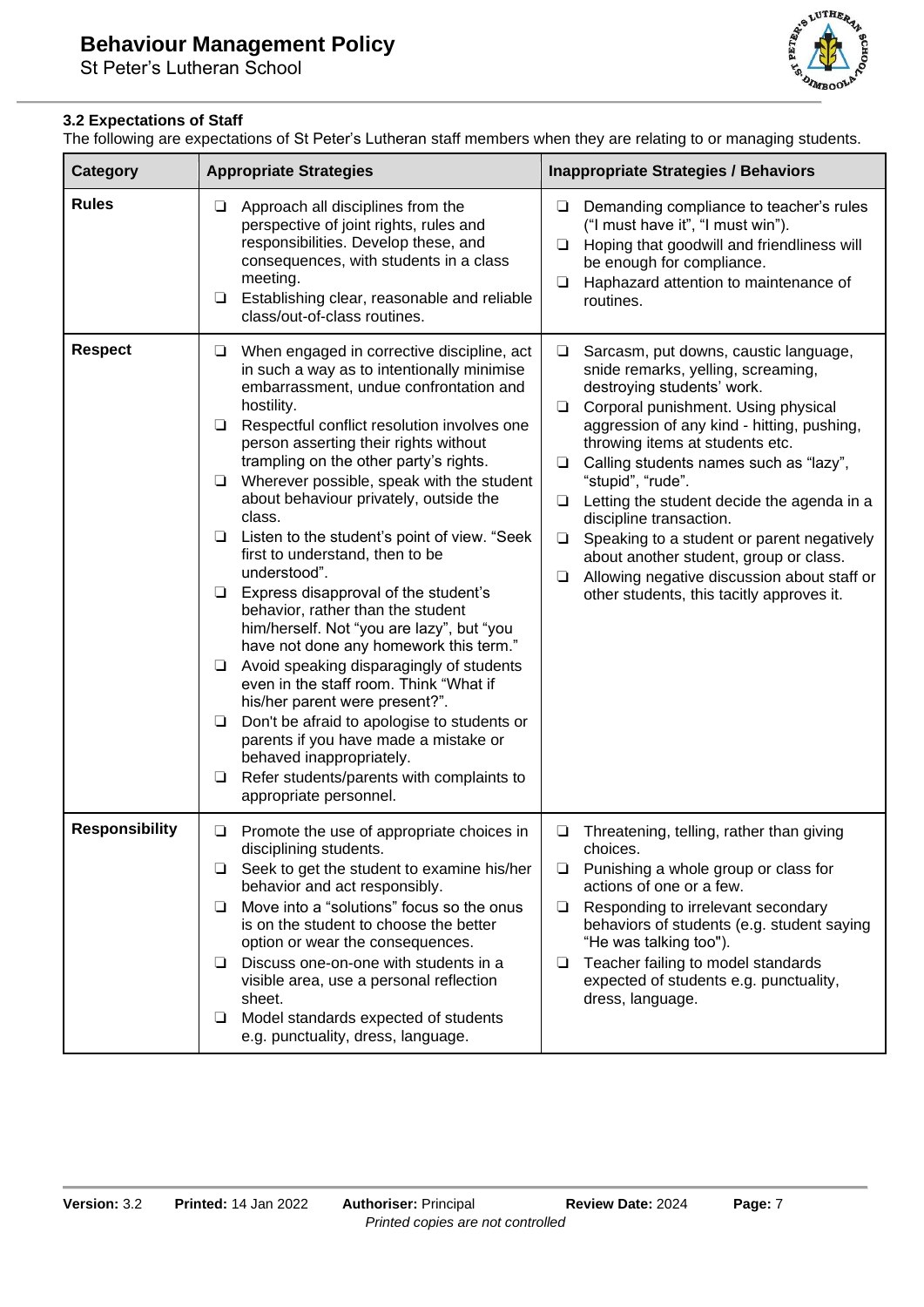## **Behaviour Management Policy**

St Peter's Lutheran School



| <b>Teacher</b><br><b>Attitudes</b>      | Give due respect even to really annoying<br>$\Box$<br>students. Model dignity in treatment.<br>Think, "What if this were my<br>son/daughter?".<br>Spend time with students (especially<br>❏<br>difficult ones) outside class - assisting with<br>work, playing sport, informal chatting, co-<br>curricular activities.                                                                                                                                                                                                                                                                                                                                                                                                                                         | Holding grudges against students e.g.<br>$\Box$<br>automatically assuming blame.<br>Punishing students with poor marks<br>❏<br>because of poor behavior.                                                                                                                                                                                                                        |
|-----------------------------------------|----------------------------------------------------------------------------------------------------------------------------------------------------------------------------------------------------------------------------------------------------------------------------------------------------------------------------------------------------------------------------------------------------------------------------------------------------------------------------------------------------------------------------------------------------------------------------------------------------------------------------------------------------------------------------------------------------------------------------------------------------------------|---------------------------------------------------------------------------------------------------------------------------------------------------------------------------------------------------------------------------------------------------------------------------------------------------------------------------------------------------------------------------------|
| <b>Expectations</b>                     | Expect the best of students. Expect<br>$\Box$<br>compliance with just and fair rules and<br>work requirements.<br>Praise good behavior.<br>$\Box$                                                                                                                                                                                                                                                                                                                                                                                                                                                                                                                                                                                                              | $\Box$<br>Telling the class or students they are<br>"bad", concentrating on the negative.                                                                                                                                                                                                                                                                                       |
| <b>Parents</b>                          | Contact parents to praise good behavior<br>❏<br>and to seek help with student's difficult<br>behavior.<br>You MUST contact parents at any time or<br>❏<br>at least at the end of term if student is<br>failing to do homework or submit<br>assignments or if his/her achievement<br>shows a decline.                                                                                                                                                                                                                                                                                                                                                                                                                                                           | Avoiding contact with parents.<br>❏                                                                                                                                                                                                                                                                                                                                             |
| <b>Consequences</b>                     | Follow up issues beyond the classroom<br>$\Box$<br>with consequences - this demonstrates<br>concern, justice and accountability.<br>Apply consequences wherever possible<br>❏<br>which are logical (e.g. if you make a<br>mess, clean up).<br>Significant consequences (e.g. non-rating<br>❏<br>of work, denial of a significant desired<br>privilege, internal suspension etc) should<br>only be applied if the Behavior<br>Management Steps are adhered to and:<br>The approval of the Principal / Deputy<br>□<br>Principal has been gained;<br>The consequence is proportionate and<br>⊔<br>reasonable;<br>The student has been given due<br>⊔<br>warning, in advance, with time to<br>comply;<br>The parent has been given due warning<br>❏<br>in advance. | Failing to follow up with consequences.<br>❏<br>Overusing the same kind of consequences<br>$\Box$<br>e.g. detentions (They have no meaning if<br>used too often).<br>Using punishments which bear no relation<br>❏<br>to the crime (e.g. writing lines).<br>$\Box$<br>Applying significant consequences without<br>following the Behavior Management policy<br>and due process. |
| <b>Special</b><br><b>Considerations</b> | While rules should generally be applied<br>$\Box$<br>consistently, students should be given<br>special consideration if their work or<br>behavior declines because of<br>circumstances beyond their control.<br>Make judgements based on the various<br>$\Box$<br>levels of involvement of students.                                                                                                                                                                                                                                                                                                                                                                                                                                                           | Failing to take into account a student's<br>$\Box$<br>special circumstances (e.g. illness, family<br>problems, other pressures) when making<br>judgements.<br>Failing to take into account the<br>$\Box$<br>circumstances surrounding an incident,<br>the various levels of involvement,<br>provocation etc and making arbitrary<br>judgements.                                 |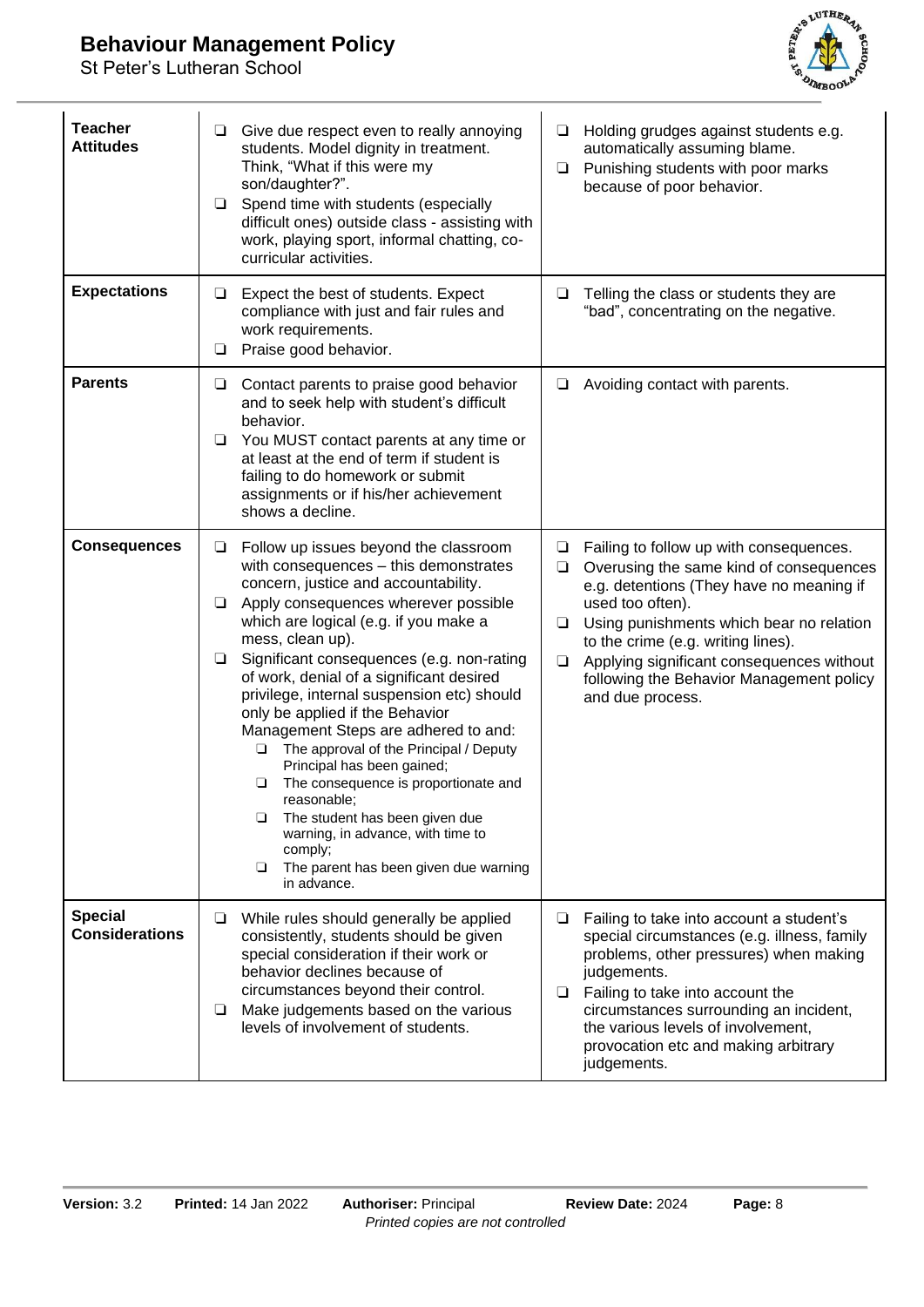# **Behaviour Management Policy**

St Peter's Lutheran School



| <b>Support</b> | Seek help from a trusted colleague or<br>senior teacher with hard cases.<br>To gain the respect of students you need<br>ப<br>to handle most discipline situations<br>yourself, personally. | Trying to do it all on your own.<br>Handing even minor problems on to<br>⊐<br>someone else to deal with. |
|----------------|--------------------------------------------------------------------------------------------------------------------------------------------------------------------------------------------|----------------------------------------------------------------------------------------------------------|
|----------------|--------------------------------------------------------------------------------------------------------------------------------------------------------------------------------------------|----------------------------------------------------------------------------------------------------------|

#### **3.3 Student Misbehavior Management**

This table shows how the teacher can tell why the student is behaving the way he or she is, and what the teacher should do about it.

| <b>MISBEHAVIOUR</b><br><b>Student Action</b>                                                                                                                 | <b>RECOGNITION</b><br><b>Teacher Feels</b> | <b>DON'T</b><br>This is what students<br>want                                                                                                                                                                    | <b>DO</b><br>This is what students need                                                                                                                                                                                                                                     |
|--------------------------------------------------------------------------------------------------------------------------------------------------------------|--------------------------------------------|------------------------------------------------------------------------------------------------------------------------------------------------------------------------------------------------------------------|-----------------------------------------------------------------------------------------------------------------------------------------------------------------------------------------------------------------------------------------------------------------------------|
| <b>Attention Seeking</b><br>$\Box$<br>Silly games,<br>noises, fooling<br>about, cheek                                                                        | irritated<br>annoyed                       | ◘<br>over service<br>engage in lots of<br>$\Box$<br>discussions and/or<br>altercations                                                                                                                           | Tactically ignore minor behaviors to<br>$\Box$<br>extinguish them<br><b>Isolate</b> from attention for bad behavior<br>◻<br>(in-class Time Out)<br>Give attention and responsibility for<br>❏<br>good behavior                                                              |
| <b>Power Play</b><br>Challenging,<br>❏<br>confrontationist<br>behavior, defiance<br>"You can't make<br>❏<br>me"                                              | angry                                      | ◘<br>confront<br>defend your position<br>$\Box$<br>argue with the<br>$\Box$<br>student<br>engage in battle<br>❏<br>give the student an<br>$\Box$<br>audience by dealing<br>with student in depth<br>in classroom | <b>Back Off</b> - agree when they say "You<br>$\Box$<br>can't make me" but<br>Refer to the rules<br>❏<br>Deal with primary behavior<br>❏<br>Give take-up time (don't look at<br>❏<br>student while expecting compliance)<br><b>Negotiate</b> privately afterwards<br>$\Box$ |
| Revenge<br>Snide remarks<br>$\Box$<br><b>Hurtful comments</b><br>$\Box$<br>about teacher<br>Vandalism<br>◻<br>directed at<br>teacher's person<br>or property | hurt<br>shocked<br>humiliated              | retaliate<br>$\Box$                                                                                                                                                                                              | Wait to "cool off"<br>◘<br>Use "I" messages: "When you do!<br>❏<br>feel hurt"<br>Refer to Senior Staff for<br>❏<br>consequences etc                                                                                                                                         |
| <b>Withdrawal</b><br>Student does little<br>◻<br>or nothing, fails to<br>bring equipment,<br>passive, says "I'm<br>useless" etc                              | helpless<br>frustrated                     | give up and let them<br>$\Box$<br>do nothing                                                                                                                                                                     | Encourage, encourage<br>$\Box$<br>Find something they like to do and do<br>$\Box$<br>it with them.                                                                                                                                                                          |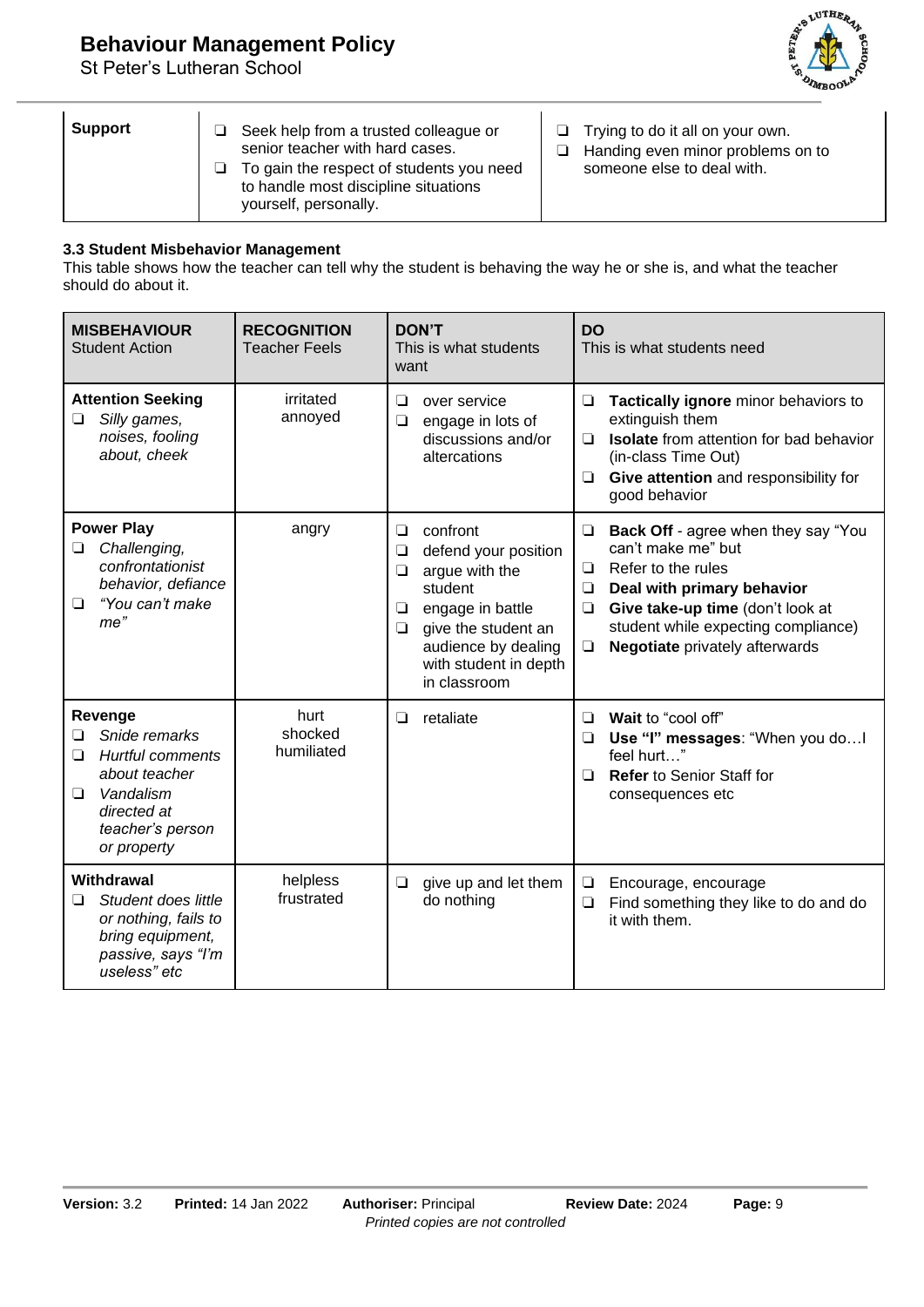

### **3.4 Behavior Management Procedures**

These procedures should be closely adhered to in order to ensure teachers are supported in their efforts to assist students to manage their behavior appropriately.

| Level        | <b>Student Behavior</b>                                                                                                                                                                                                                                                                                                                                                                                                                                      | <b>Class Teacher Action</b>                                                                                                                                                                                                                                                                                                                                                                                                                                                                                                                                                                                                                         | <b>Teacher</b><br><b>Support</b> | <b>Intervention by Teacher Support</b>                                                                                                                   |
|--------------|--------------------------------------------------------------------------------------------------------------------------------------------------------------------------------------------------------------------------------------------------------------------------------------------------------------------------------------------------------------------------------------------------------------------------------------------------------------|-----------------------------------------------------------------------------------------------------------------------------------------------------------------------------------------------------------------------------------------------------------------------------------------------------------------------------------------------------------------------------------------------------------------------------------------------------------------------------------------------------------------------------------------------------------------------------------------------------------------------------------------------------|----------------------------------|----------------------------------------------------------------------------------------------------------------------------------------------------------|
|              | Student respects the rights<br>of self & others - is co-<br>operative and self-<br>controlled                                                                                                                                                                                                                                                                                                                                                                | Positively reinforce<br>behavior with<br>appropriate comments,<br>specific feedback                                                                                                                                                                                                                                                                                                                                                                                                                                                                                                                                                                 | Pastoral<br>Care<br>Leader       | Involve colleagues in celebration of<br>achievements<br>Letters of commendation<br>$\Box$<br>Formal/informal awards<br>◻<br>Special privileges<br>$\Box$ |
| $\mathbf{1}$ | <b>MINOR DISRUPTIONS</b><br>Basically respects the<br>rights of others but has<br>difficulties which affect<br>self-esteem. Some degree<br>of frustration, low<br>concentration levels.<br>Minor disruptions e.g.<br>rudeness and annoying<br>others, no homework, poor<br>punctuality, incorrect<br>equipment, late<br>assignments, uniform<br>breaches.<br>ALSO - Watch out for<br>students who are passively<br>withdrawing from work or<br>class groups. | 1. Supportive teachers<br>seek solution to<br>problem with student.<br>2. Notify Pastoral<br>Leader.<br>3. Interview student.<br>Discuss with parents by<br>phone or face to face.<br>4. Plan Discuss with<br>other teachers. Set up<br>a plan.<br>5. Apply<br>consequences e.g.<br>Time Out in class,<br>detentions for work<br>non-submission.<br>6. Harness peer power<br>positively through class<br>meetings.<br>7. Use reliable students<br>to mentor/support<br>disruptive students.<br>8. Refer - Seek help if<br>academic problems<br>9. Restore/Reinforce<br>10. Reinforce success,<br>use diary or email to<br>communicate with<br>home. | Pastoral<br>Care<br>Leader       | Support as necessary. If the situation<br>becomes worse, proceed to the next<br>stage.                                                                   |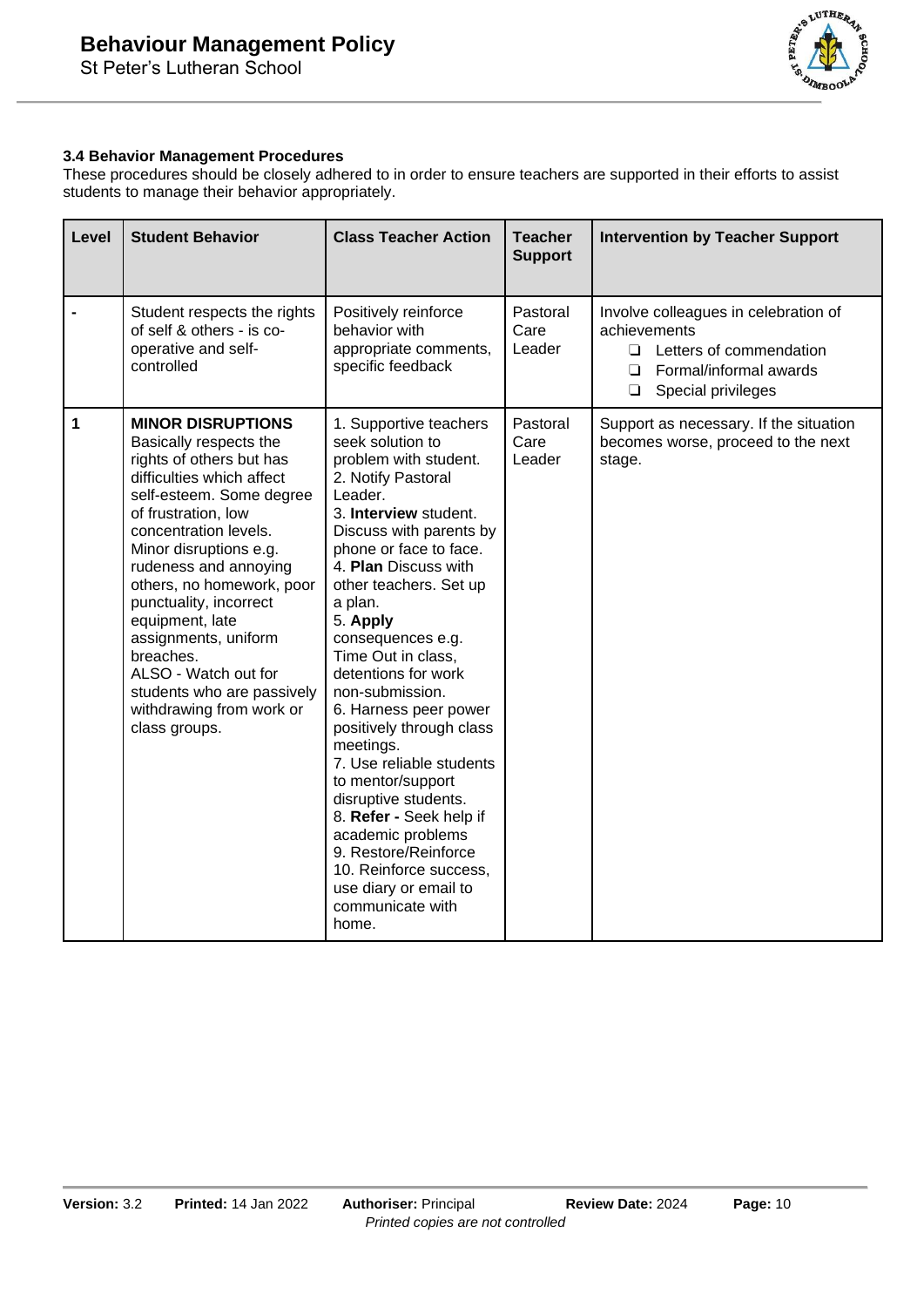## **Behaviour Management Policy**

St Peter's Lutheran School



| $\overline{\mathbf{2}}$ | <b>PERSISTENT MINOR</b><br><b>PROBLEMS</b><br>Persistently violates the<br>rights of others in a minor<br>way, eg. Continues Level 2<br>behavior, minor bullying,<br>poor attitude to<br>learning/work, rude and/or<br>unresponsive in class.<br>Students have been<br>engaged in a number of<br>ongoing, minor<br>misbehaviors for which<br>consequences have<br>been applied with no<br>improvement. | Continue to apply<br>normal consequences<br>(more severe<br>consequences to be<br>left to Principal)<br>Class meeting<br>Peer support<br>Reinforce success, eg.<br>Letter home<br><b>Use Student Services</b><br>for support eg<br><b>Reflection outside</b><br>classroom<br>Notify Principal if<br>behavior persists | Pastoral<br>Care<br>Leader              | 11. Notify Principal<br>12. Gather Information: from other<br>staff through report form and meeting,<br>interview student<br>13. Plan: Consult parents, set up a<br>homeschool plan. Student may go "on<br>a card" monitored by Campus Principal<br>14. Apply Strategy and consequences<br>for specific incidents - e.g. withdrawal of<br>minor privileges, afternoon detention,<br>Student Detention, buddy teacher<br>15. Refer to support services if required<br>16. Restore/Reinforce. Arrange for<br>students to be reconciled to students or<br>teachers he/she has hurt. Reinforce<br>success, evaluate strategy, notify<br>parents                                                                                                                                                                                                                                                                                                                                                                                                                                                                                                                            |
|-------------------------|--------------------------------------------------------------------------------------------------------------------------------------------------------------------------------------------------------------------------------------------------------------------------------------------------------------------------------------------------------------------------------------------------------|-----------------------------------------------------------------------------------------------------------------------------------------------------------------------------------------------------------------------------------------------------------------------------------------------------------------------|-----------------------------------------|------------------------------------------------------------------------------------------------------------------------------------------------------------------------------------------------------------------------------------------------------------------------------------------------------------------------------------------------------------------------------------------------------------------------------------------------------------------------------------------------------------------------------------------------------------------------------------------------------------------------------------------------------------------------------------------------------------------------------------------------------------------------------------------------------------------------------------------------------------------------------------------------------------------------------------------------------------------------------------------------------------------------------------------------------------------------------------------------------------------------------------------------------------------------|
| $\overline{\mathbf{3}}$ | <b>REGULAR, MEDIUM</b><br><b>LEVEL PROBLEMS</b><br>Continually breaches<br>rights of others e.g. verbal<br>or physical aggression,<br>vandalism, defiance, major<br>disruption.<br><b>OR</b><br>Isolated serious breaking<br>of rules.                                                                                                                                                                 | As For Level 2<br>Reward any<br>approximations<br>towards positive<br>behavior.<br>Document clearly any<br>behavioral breaches for<br>Pastoral Leader /<br>Principal.                                                                                                                                                 | Pastoral<br>Care<br>Leader<br>Principal | 1. Notify Pastoral care and student's<br>teachers.<br>2. Interview student with parents face<br>to face. Recommend support services<br>also involved.<br>3. Teacher Meeting held with all<br>student's teachers to discuss strategies<br>4. Plan. Set up Behavior Management<br>Plan. Students must go "on a card"<br>monitored by Campus Deputy.<br>5. Apply consequences for specific<br>incidents e.g. withdrawal of major<br>privileges, banning from school<br>functions, internal suspension,<br>Saturday or holiday detention, no<br>playground privileges, timeout during<br>the day.<br>6. Refer to support services. Outside<br>referral to a psychologist may be in<br>order.<br>7. Restore/Reinforce. After<br>consequences, reconciliation with those<br>hurt. After internal suspension or major<br>consequence the Principal meets with<br>students to "welcome back".<br>8. Re-entry plan devised before re-<br>entering class.<br>9. Follow Up. Document and file.<br>10. Inform all staff.<br>11. Phone call/letter to parents<br>immediately another negative incident<br>occurs. After one month, a letter to<br>discuss progress. Reward success. |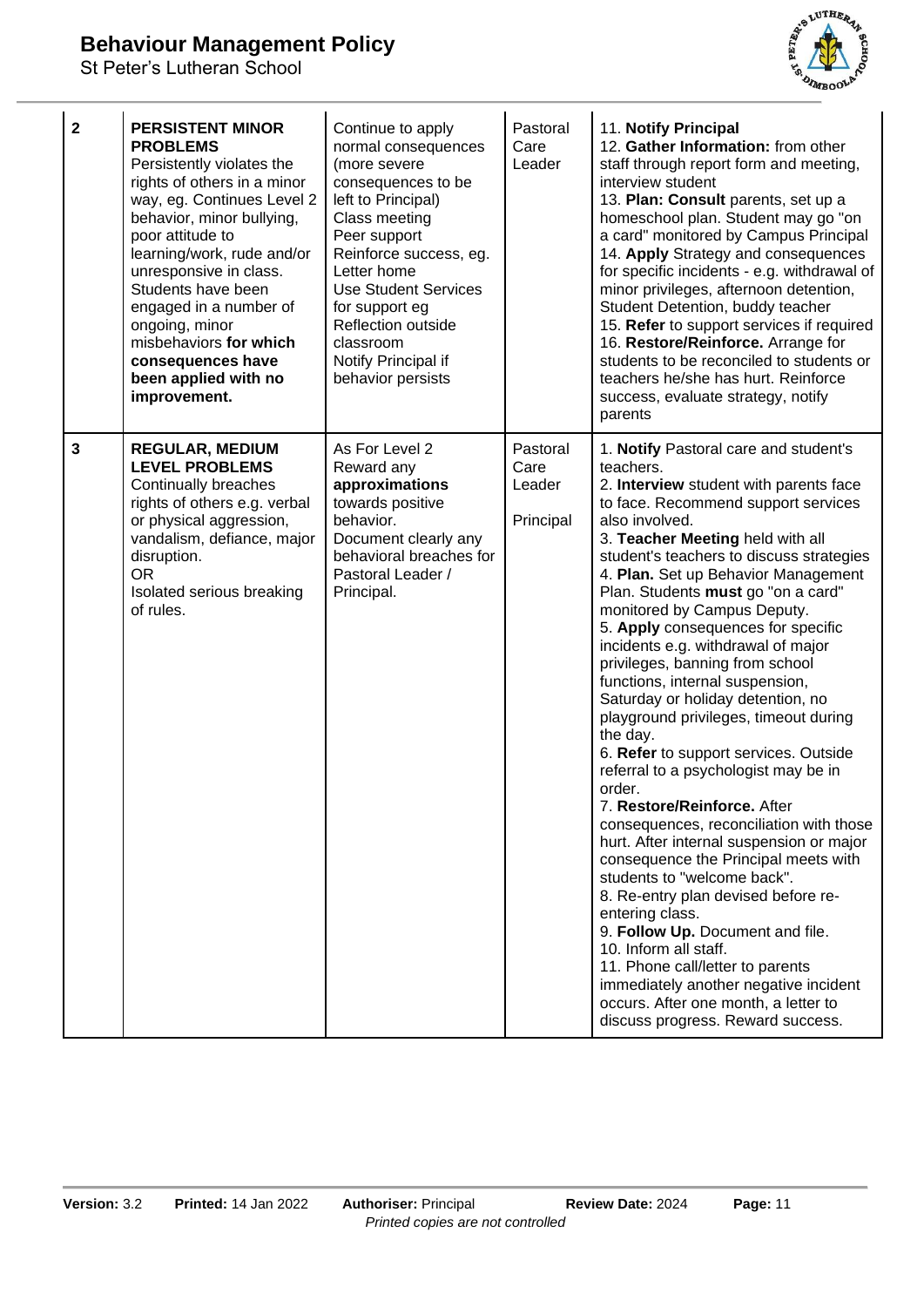

| 4 | <b>SERIOUS PROBLEMS</b><br>Seriously violates the<br>rights of others and shows<br>no signs of wanting to<br>change e.g. abusive,<br>dangerous, uncontrollable,<br>uncooperative.<br><b>OR</b><br>Very serious breach of<br>school rules - e.g. drugs,<br>sexual misconduct,<br>pornography | As for Level 2<br>Reward any<br>approximations to<br>positive behavior<br>Document any<br>behavioral breaches<br>and progress. Report to<br>Principal | Principal | 1. Notify the Principal.<br>2. Interview Students and parents face<br>to face with Pastoral Leader and/or<br>Principal<br>3. Class Meeting If group behavior is<br>involved.<br>4. Plan. Behavior Management Plan<br>must be put into place (e.g. Contract).<br>5. Apply consequences. Maybe<br>suspension, loss of significant<br>privileges or even exclusion.<br>6. Refer to support service. Counselling<br>is mandatory if a student is to return to<br>school. Outside counselling strongly<br>advised.<br>7. Restore/Reinforce If possible,<br>reconciliation with those hurt. Principal<br>to meet with students on return to<br>school to offer forgiveness, welcome<br>back if appropriate. Re-entry plan<br>devised.<br>8. Follow Up. Inform class/school of<br>action taken if appropriate (no names).<br>Inform staff. Weekly feedback to<br>parents for a period of time. |
|---|---------------------------------------------------------------------------------------------------------------------------------------------------------------------------------------------------------------------------------------------------------------------------------------------|-------------------------------------------------------------------------------------------------------------------------------------------------------|-----------|-----------------------------------------------------------------------------------------------------------------------------------------------------------------------------------------------------------------------------------------------------------------------------------------------------------------------------------------------------------------------------------------------------------------------------------------------------------------------------------------------------------------------------------------------------------------------------------------------------------------------------------------------------------------------------------------------------------------------------------------------------------------------------------------------------------------------------------------------------------------------------------------|
|---|---------------------------------------------------------------------------------------------------------------------------------------------------------------------------------------------------------------------------------------------------------------------------------------------|-------------------------------------------------------------------------------------------------------------------------------------------------------|-----------|-----------------------------------------------------------------------------------------------------------------------------------------------------------------------------------------------------------------------------------------------------------------------------------------------------------------------------------------------------------------------------------------------------------------------------------------------------------------------------------------------------------------------------------------------------------------------------------------------------------------------------------------------------------------------------------------------------------------------------------------------------------------------------------------------------------------------------------------------------------------------------------------|

**Note:** A student with ongoing problems will NOT progress to the next level (i.e. for specific management by next level of admin) unless the required steps have been taken at the lower levels. The exception is the student who has committed a serious, isolated breach of the rules.

### **3.5 Preferred Classroom Management Strategies**

Each level describes the degree of assertion used; the appropriate thing to say; the element of choice given to the student.

| <b>Step One</b>             | ❏            | Tactical ignoring as first action (see below)                                                                                      |
|-----------------------------|--------------|------------------------------------------------------------------------------------------------------------------------------------|
| <b>Step Two</b>             | ⊔<br>❏       | Use non-verbal reminders or Simple direction or Rule restatement or Question and feedback<br>Ignore secondary behavior (see below) |
| <b>Step</b><br><b>Three</b> | ⊔            | Repeat step 2 if the child resists or argues. Either take student aside or give a clear choice.                                    |
| <b>Step</b><br>Four         | ❏<br>Or<br>❏ | Follow up the choice by isolation within the room (Responsible Thinking Space)<br>Time out in the room.                            |
| <b>Step Five</b>            | ⊔            | Follow up the choice by Time Out with a buddy teacher or if not available, Senior Admin Time Out<br>Room.                          |
| <b>Step Six</b>             | ⊔            | Continue with above but also take action appropriate to Levels 2,3 etc. Behaviour Management<br>Procedures above.                  |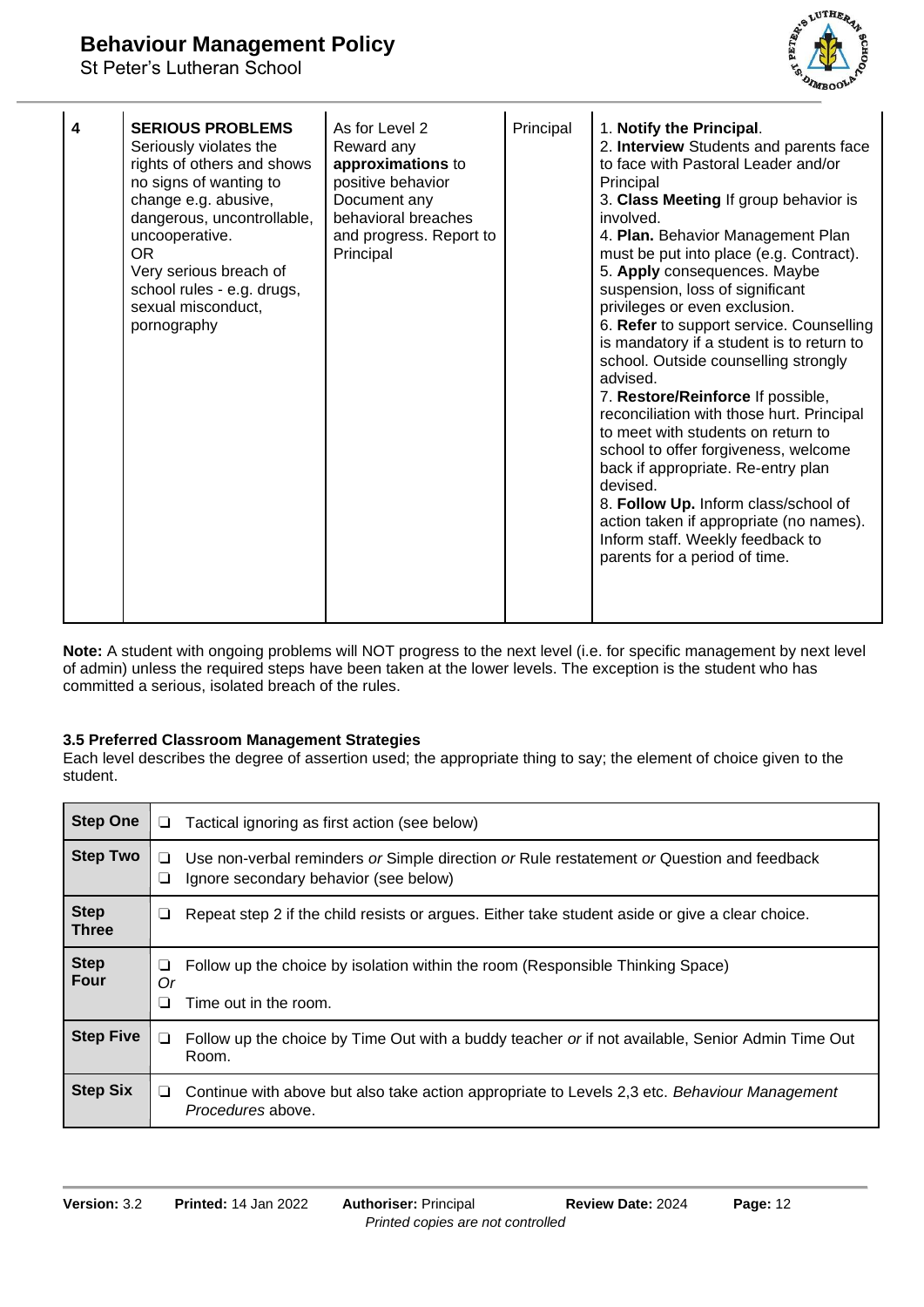

**Tactical Ignoring:** used for calling out, butting in, sulking, tantrums, clowning around (i.e. attention-seeking behavior). Speak around students who cut in and try to disrupt - no eye or verbal contact.

**Primary behavior:** behavior that calls for management - calling out, clowning, silly noises etc.

**Secondary behavior:** action which results from dealing with primary behavior e.g. sighing, pouting, tantruming behaviors, student responding "You're always picking on me, miss". If we attend to this we are drawn off track and allow students to control discussion.

**Logical Consequences** Some examples of immediate, short-term consequences.

| <b>Right</b>                              | <b>Action</b>                                                      |             | <b>Consequences</b>                                                                                                                                                                                                                                                               |
|-------------------------------------------|--------------------------------------------------------------------|-------------|-----------------------------------------------------------------------------------------------------------------------------------------------------------------------------------------------------------------------------------------------------------------------------------|
| <b>Safety</b>                             | Using scissors inappropriately                                     | □<br>□      | Students lose the right to use the scissors until they can use<br>them safely.<br>Students will need to fix anything that has been ruined.                                                                                                                                        |
| Learning                                  | Disturbing other children who<br>are working<br>Not doing homework | ❏<br>⊔      | Children lose the right to learn and work in a group and may be<br>isolated.<br>Doing missed work in own time.                                                                                                                                                                    |
| <b>Fair Treatment</b>                     | Hurting somebody on<br>purpose e.g. kicking, name<br>calling       | ❏<br>❏<br>⊔ | Watch the hurt student being fixed up in the wellness room.<br>Do two things for the hurt student to make him/her feel better,<br>e.g. write a letter to say sorry.<br>Make something for the hurt student. Do their tidying up. The<br>hurt child makes the decision about this. |
| <b>Respectful</b><br><b>Communication</b> | Calling Out                                                        | ❏           | Students will be ignored at first and if they continue to call out<br>they may be isolated to think about the rule that they chose to<br>break.                                                                                                                                   |
| <b>Orderly Movement</b>                   | Running                                                            | ◻           | Go back and walk                                                                                                                                                                                                                                                                  |
| <b>Clean Environment</b>                  | Eating chewing gum<br>Littering                                    | ⊔<br>ப      | Clean up gum on floors or pavements.<br>Clean up litter.                                                                                                                                                                                                                          |

### **3.6 Appropriate ways of communicating behavioral expectations to students.**

| <b>Inappropriate Language</b>                                                                                                                                | <b>Appropriate Language</b>                                                                         |
|--------------------------------------------------------------------------------------------------------------------------------------------------------------|-----------------------------------------------------------------------------------------------------|
| "Didn't I tell you to put a margin there - goodness, do I<br>have to keep reminding you?"                                                                    | "What's missing on the page Dave?" (said casually)                                                  |
| "Can't you walk? What do you have to run for, I've told                                                                                                      | "Walk. Don't run" or just "Walking, Dave" - a rule                                                  |
| you before."                                                                                                                                                 | reminder said firmly, with a smile if appropriate.                                                  |
| "You spilt the paint! Can't you be careful? Look at all that                                                                                                 | "How can we fix up this mess Paul? Okay, grab the cloth                                             |
| mess. Go and wash your hands - you're not doing any                                                                                                          | over there." (Well-planned classrooms have cleaning                                                 |
| more painting now."                                                                                                                                          | materials handy.)                                                                                   |
| "You're not supposed to be playing with the M.A.B<br>blocks! You're supposed to be grouping them. If you<br>can't use them properly, don't use them at all!" | "That's an interesting shape Mana - now see if you can<br>make them into 2 groups of ten, as well." |
| "Don't grab those scissors! What are you - can't you see                                                                                                     | "David, you can use the scissors when (ever a useful                                                |
| he's using them?"                                                                                                                                            | word with younger children) Paul's finished. Okay Paul?                                             |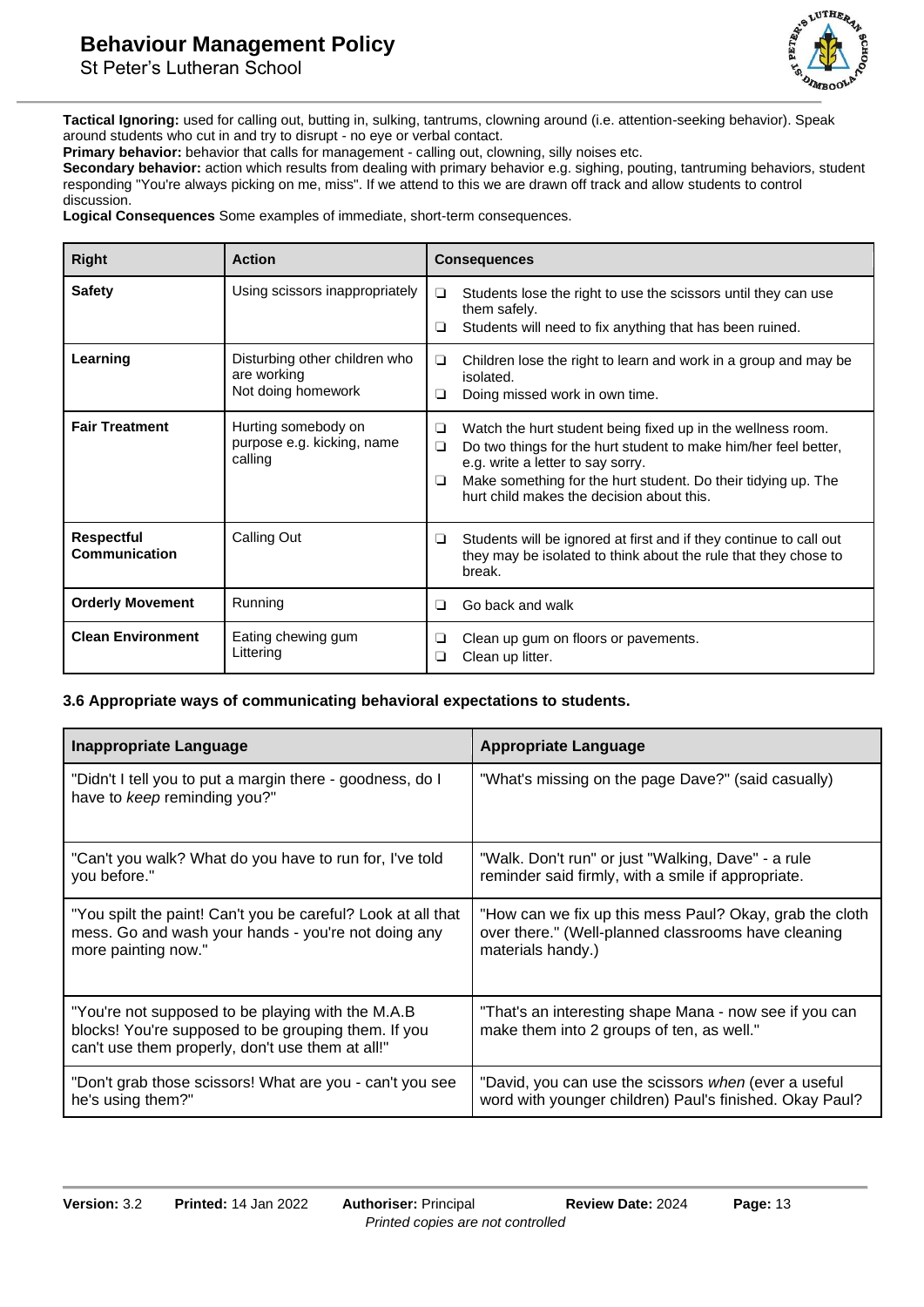

| "Look, I've shown you how to cut out on the line before<br>(sigh, sigh). C'mon Simon give it to me - I'll show you<br>again!"                                                             | "You've started to cut out the shape - well done. Show<br>me how you can cut closer to the line."                                                                             |
|-------------------------------------------------------------------------------------------------------------------------------------------------------------------------------------------|-------------------------------------------------------------------------------------------------------------------------------------------------------------------------------|
| "Oh Richard, yes you! You know I mean you - get over<br>here - now! Listen son. I don't care how you speak at<br>home, in my class"                                                       | "Richard, I want to see you now - now! You know the rule<br>about swearing."                                                                                                  |
| "Every time I walk past you two you're talking. I'm fed up<br>with it - do you hear? Now get out, Danielle and move<br>over there!" (She argues) "Don't you argue with me. I<br>said go!" | "Keep the noise down thanks. I'm trying to work over<br>here with Michelle and Denise." The noise continues.<br>"Danielle and Simone, you know the rule for working<br>noise" |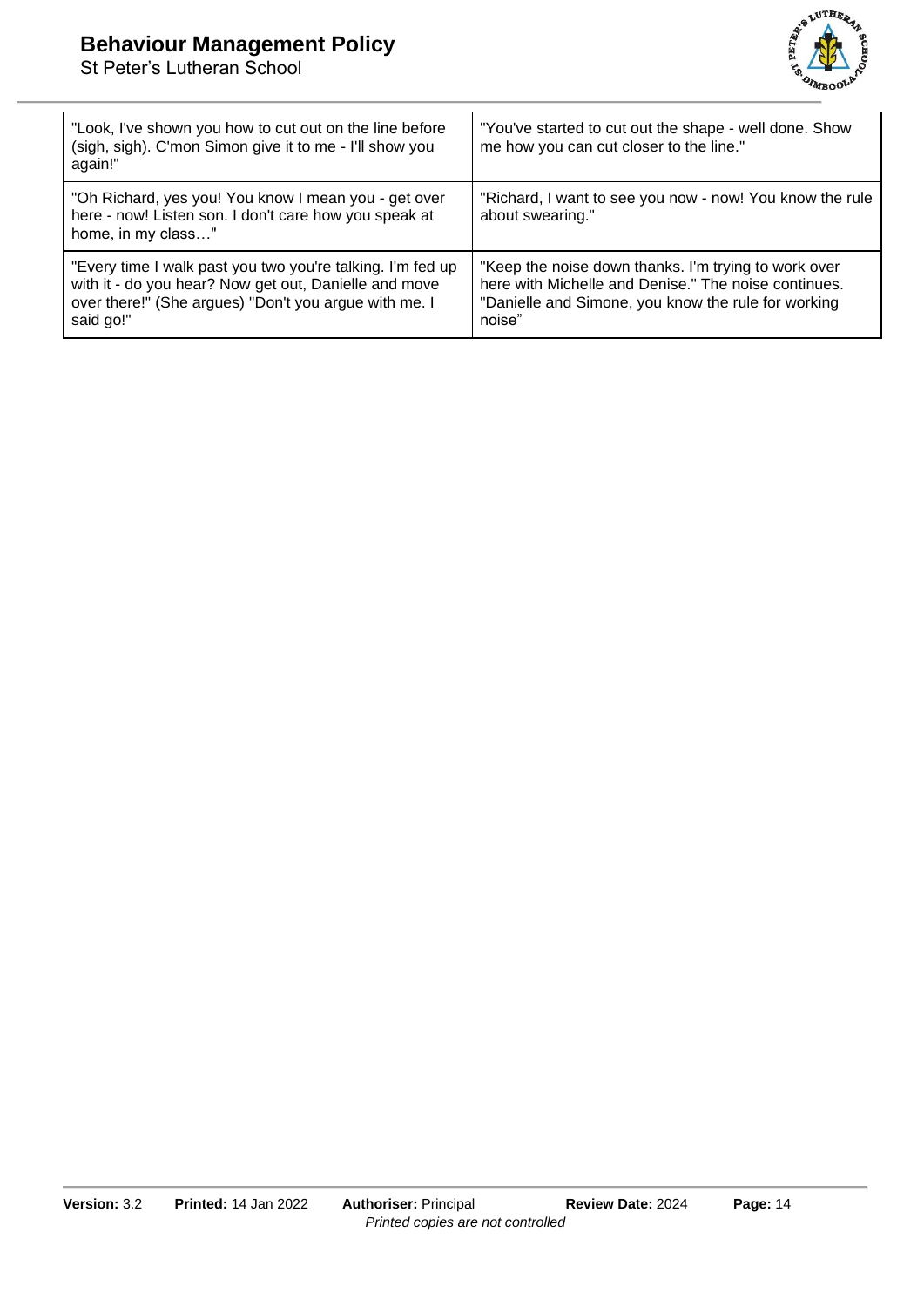

### **3.8 Suspension Process**

The following information provides guidance on investigations, decisions, notification and follow up for the school's suspension process.

### **A. First steps — before suspension**

### **1. Determine if suspension is an option**

- Suspension is a serious disciplinary measure and is best reserved for incidents when other measures have not produced a satisfactory response.
- A principal may only suspend a student if the location and nature of their behavior meets certain conditions.

### **2. Conduct a preliminary investigation**

The principal should conduct a thorough investigation to establish:

- $\bullet$  the nature of the behavior(s)
- the student who committed those behavior(s)
- the context in which it was committed, and
- any other relevant circumstances in relation to the incident or behavior

### **3. Consider options**

When determining if suspension is appropriate for a particular student, consideration must be given to:

- the behavior for which suspension is being considered
- the educational needs of the student
- any disability the student may have
- disability is defined under the Equal Opportunity Act 2010 (Vic)
- it is not limited to students in receipt of specialist services or funding under the Program for Students with Disabilities
- the age of the student
- the residential and social circumstances of the student, including whether the student is Aboriginal or Torres Strait Islander or culturally and linguistically diverse background or is in out-of-home care
- whether the suspension would unfairly impact a student from a particular cultural background for example, if the suspension would fall on a day which would prevent a student from a particular cultural background from participating in a cultural activity day about that student's culture

Consideration should also be given to previous incidents of challenging behavior and the support/disciplinary measures employed to respond to these.

## **4. Consider information provided by student or family**

Before proceeding to a suspension the principal must ensure the following:

- that the student has had the opportunity to be heard
- that any information or documentation provided by the student or the students family/caregivers has been taken into account in making the decision regarding the suspension

## **5. Consider supports and other forms of action**

When deciding whether or not to proceed to a suspension, the principal must consider alternative interventions and supports that can be provided to the student to address the reasons for the behaviour.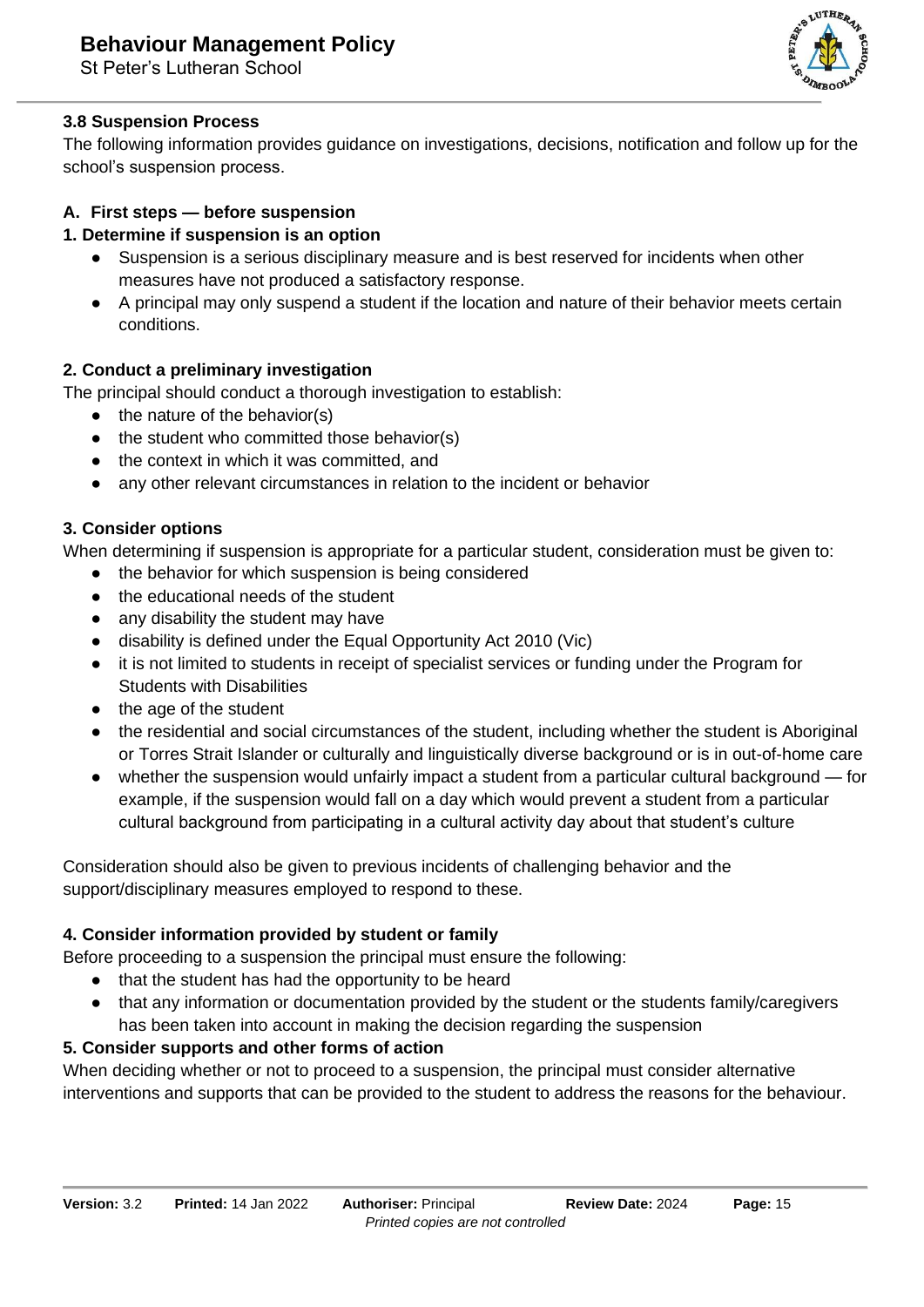

In addition, when determining whether to suspend a student with a disability, principals must ensure that reasonable adjustments have been made to assist the student to address the behavior where this is a manifestation of disability.

### **B. Next steps — decision, notification and action**

In making their decision, the principal should consider their legal obligations and principles of administrative decision making (login required) as detailed in this guidance.

If the behavior of a student meets the grounds for suspension and the principal decides to suspend, they must determine:

- whether the suspension will be undertaken in school or out of school
- the day on which the suspension will commence (including whether it will be an immediate suspension)
- the period of suspension

### **1. Immediate Suspensions**

The Principal may implement an immediate suspension if the student's behavior is putting the health, safety and wellbeing of themselves or any other person at significant risk.

Where a principal decides to implement an immediate suspension, they must ensure the student is appropriately supervised until:

- the student is collected by a parent/carer, or parent's emergency contact person, or
- the end of the school day or activity if the parent/carer or emergency contact person is unable to collect them earlier

When a principal has implemented an immediate suspension, the principal may determine whether or not to expel the student.

### **2. Period of Suspension**

A student cannot be suspended for longer than 5 days at any given time, unless the principal has implemented an immediate suspension and a longer period of suspension is for the purpose of undertaking expulsion procedures.

Ideally, a student cannot be suspended for more than 15 school days in a school year unless circumstances deem this necessary.

If a student is suspended for a period which is longer than the days left in a term, the principal should consider the likely disruption to the student's learning before imposing a suspension that will continue into the following term.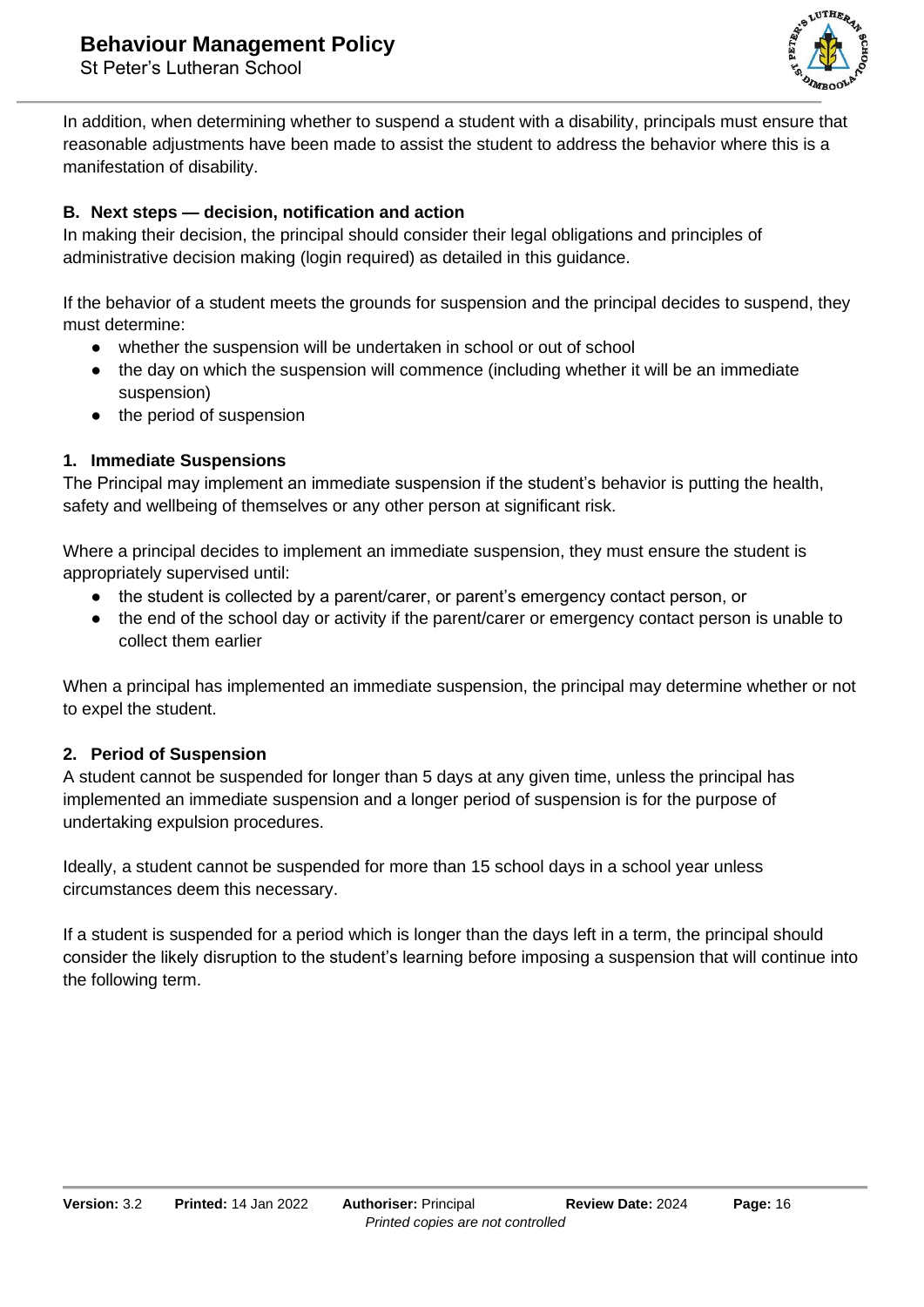

### **3. Implementing the suspension**

Prior to the suspension taking effect, or on the day of taking immediate action, the principal must complete all of the following:

- identify the relevant person
- notify the student (verbally) and the relevant person (via telephone or in person) of the reason/s for the suspension, the school days on which the suspension shall occur and where the suspension will occur
- provide contact details for additional support services to the student and the relevant person as appropriate
- arrange for appropriate school work to be provided to the student for the period of the suspension as follows, where the student is suspended for:
	- 3 days or less, provide meaningful work;
	- more than 3 days, develop a student absence learning plan and return to school plan.
	- more than 5 days, in addition to the above requirements, a teacher should be designated as a key point of contact for the student and their family
- provide the student and the relevant person with a Letter of Suspension which must include:
	- the reasons for the suspension
	- the school days on which the suspension shall occur
	- and copies of the student absence learning plan and return to school plan, if required
- **record the suspension within our Behavior file**

It is important to discuss the reasons for the suspension with the student so that they understand why it is happening and what needs to change. Giving the student the opportunity to have a voice and influence in the discussion helps to foster their engagement in the process. This engagement may enable the student to take ownership over and make changes to their behavior.

### **C. Final steps — post-suspension follow up and support**

The principal should consider whether it is appropriate to convene a student support group meeting with the student, the relevant person, and any other adults or professionals involved in the care of the student.

The purpose of such a meeting is to discuss:

- the student's behavior that led to the suspension
- a range of strategies to address the concerns, and
- prevent further occurrences of such behavior

It is strongly recommended that a meeting be convened if one or more of the following circumstances apply:

- a student and/or their relevant person requests a meeting
- a student has a disability, is Aboriginal or Torres Strait Islander or is in out-of-home care
- there have been three or more suspensions in the school year
- the student has been suspended for the maximum 5 consecutive days

In all cases of suspension, it is important to consider the student's transition back into the school and any disruption to their learning. In many cases, the student will require additional educational or other support to help address the reasons for the incident and/or any underlying behavioral issues.